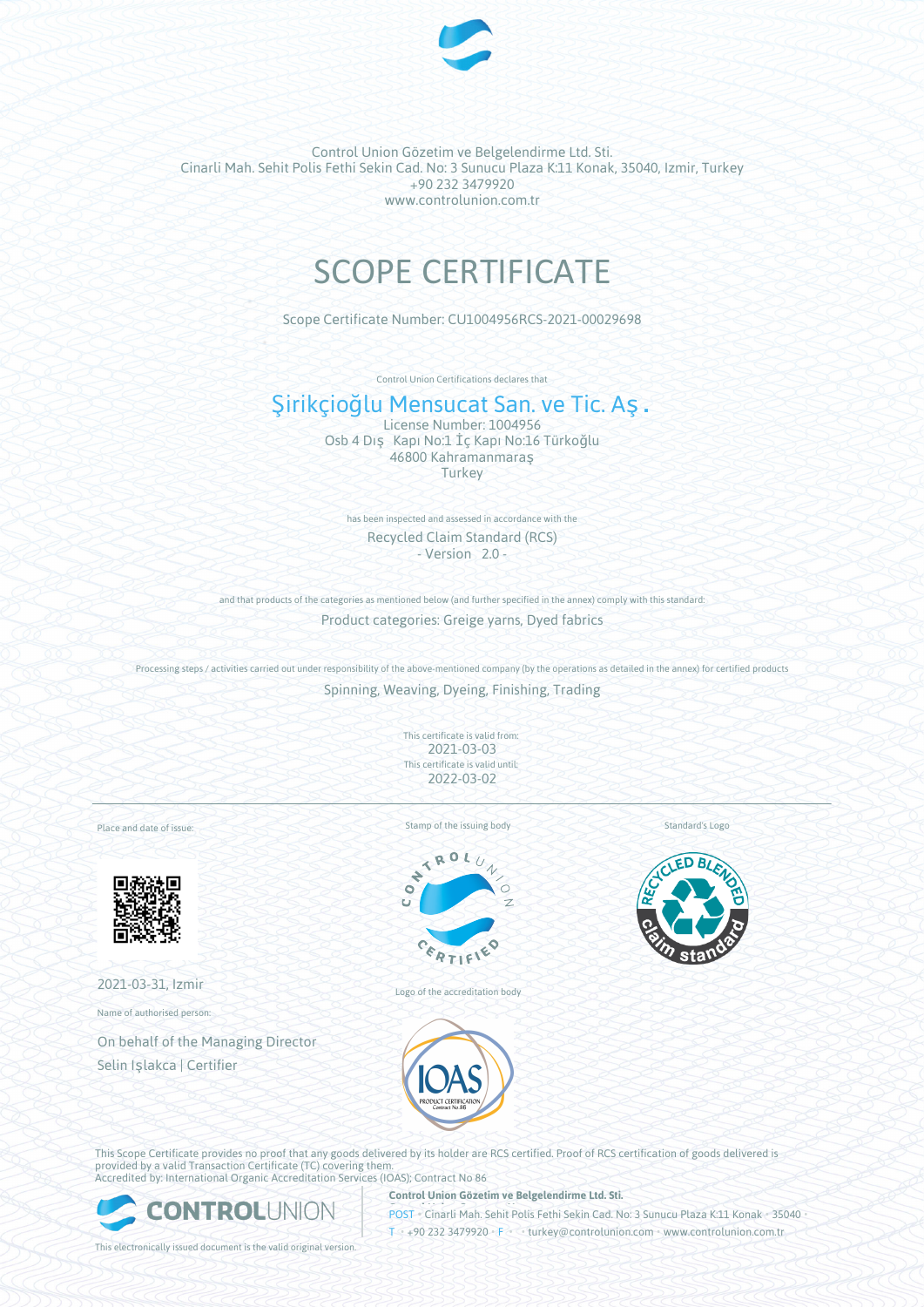

**Şirikçioğlu Mensucat San. ve Tic. Aş. Recycled Claim Standard (RCS)**

Products Annex to certificate no. CU1004956RCS-2021-00029698 In specific the certificate covers the following products:

| <b>Product category</b> | <b>Product details</b> | <b>Material composition</b>                                                                                                              | Label grade                                  |  |
|-------------------------|------------------------|------------------------------------------------------------------------------------------------------------------------------------------|----------------------------------------------|--|
| <b>Dyed fabrics</b>     | Denim fabrics          | 29.0% Conventional Polyester<br>20.0% Recycled Post-Consumer Cotton<br>47.0% Conventional Cotton<br>4.0% Conventional Elastane (Spandex) | <b>Recycled Claim</b><br>Standard<br>Blended |  |
| Dyed fabrics            | Denim fabrics          | 20.0% Recycled Post-Consumer Cotton<br>23.0% Conventional Polyester<br>3.0% Conventional Elastane (Spandex)<br>54.0% Conventional Cotton | <b>Recycled Claim</b><br>Standard<br>Blended |  |
| Dyed fabrics            | Denim fabrics          | 80.0% Conventional Cotton<br>20.0% Recycled Post-Consumer Cotton                                                                         | <b>Recycled Claim</b><br>Standard<br>Blended |  |
| Dyed fabrics            | Denim fabrics          | 20.0% Recycled Post-Consumer Cotton<br>23.0% Conventional Polyester<br>54.0% Conventional Cotton<br>3.0% Conventional Elastane (Spandex) | <b>Recycled Claim</b><br>Standard<br>Blended |  |
| Dyed fabrics            | Denim fabrics          | 78.0% Conventional Cotton<br>20.0% Recycled Post-Consumer Cotton<br>2.0% Conventional Elastane (Spandex)                                 | <b>Recycled Claim</b><br>Standard<br>Blended |  |
| Dyed fabrics            | Denim fabrics          | 20.0% Recycled Pre-Consumer Cotton<br>2.0% Conventional Elastane (Spandex)<br>78.0% Conventional Cotton                                  | <b>Recycled Claim</b><br>Standard<br>Blended |  |
| Greige yarns            | Carded yarns           | 100.0% Recycled Pre-Consumer Cotton                                                                                                      | <b>Recycled Claim</b><br>Standard<br>Blended |  |
| Greige yarns            | Carded yarns           | 50.0% Organic Cotton<br>50.0% Recycled Pre-Consumer Cotton                                                                               | <b>Recycled Claim</b><br>Standard<br>Blended |  |
| Greige yarns            | Carded yarns           | 49.0% Organic Cotton<br>51.0% Recycled Pre-Consumer Cotton                                                                               | <b>Recycled Claim</b><br>Standard<br>Blended |  |
| Greige yarns            | Carded yarns           | 35.0% Recycled Pre-Consumer Cotton<br>65.0% Conventional Cotton                                                                          | <b>Recycled Claim</b><br>Standard<br>Blended |  |
| Greige yarns            | Other                  | 3.6% Conventional Elastane (Spandex)<br>48.2% Recycled Post-Consumer Cotton<br>48.2% Recycled Post-Consumer Polyester                    | <b>Recycled Claim</b><br>Standard<br>Blended |  |
| Greige yarns            | Other                  | 50.0% Conventional Cotton<br>46.0% Recycled Pre-Consumer Cotton<br>4.0% Conventional Elastane (Spandex)                                  | <b>Recycled Claim</b><br>Standard<br>Blended |  |
| Greige yarns            | Other                  | 50.0% Recycled Pre-Consumer Cotton<br>50.0% Conventional Cotton                                                                          | <b>Recycled Claim</b><br>Standard<br>Blended |  |
| Greige yarns            | Other                  | 50.0% Organic Cotton<br>50.0% Recycled Pre-Consumer Cotton                                                                               | <b>Recycled Claim</b><br>Standard<br>Blended |  |
| Greige yarns            | Other                  | 25.0% Recycled Pre-Consumer Cotton<br>75.0% Organic Cotton                                                                               | <b>Recycled Claim</b><br>Standard<br>Blended |  |

This electronically issued document is the valid original version. Scope Certificate CU1004956RCS-2021-00029698 and License number 1004956, 31-Mar-2021 Page 2 / 4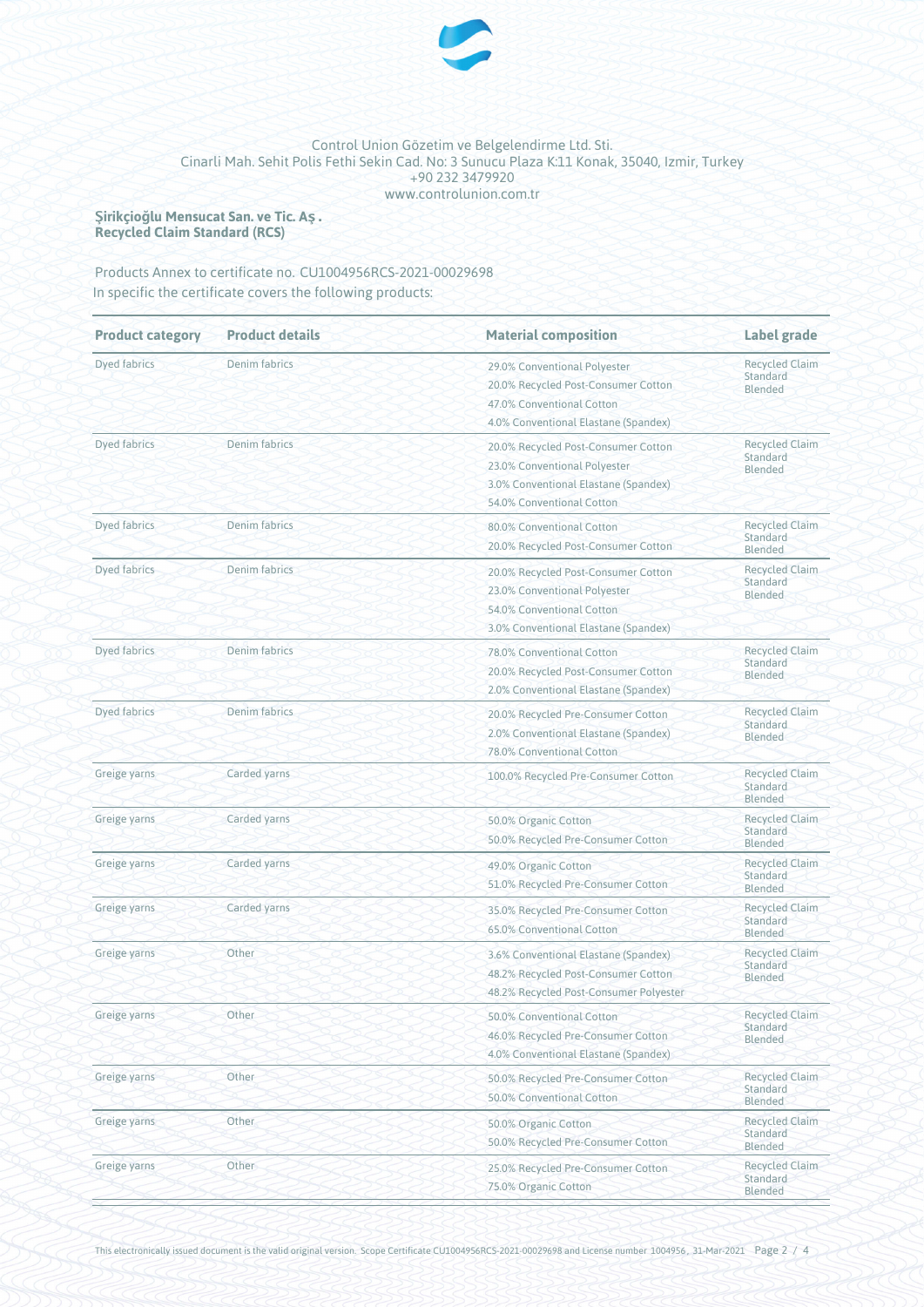

**Şirikçioğlu Mensucat San. ve Tic. Aş. Recycled Claim Standard (RCS)**

Place and date of issue:



2021-03-31, Izmir

Name of authorised person:

On behalf of the Managing Director Selin Işlakca | Certifier







Standard's logo



This electronically issued document is the valid original version. Scope Certificate CU1004956RCS-2021-00029698 and License number 1004956, 31-Mar-2021 Page 3 / 4